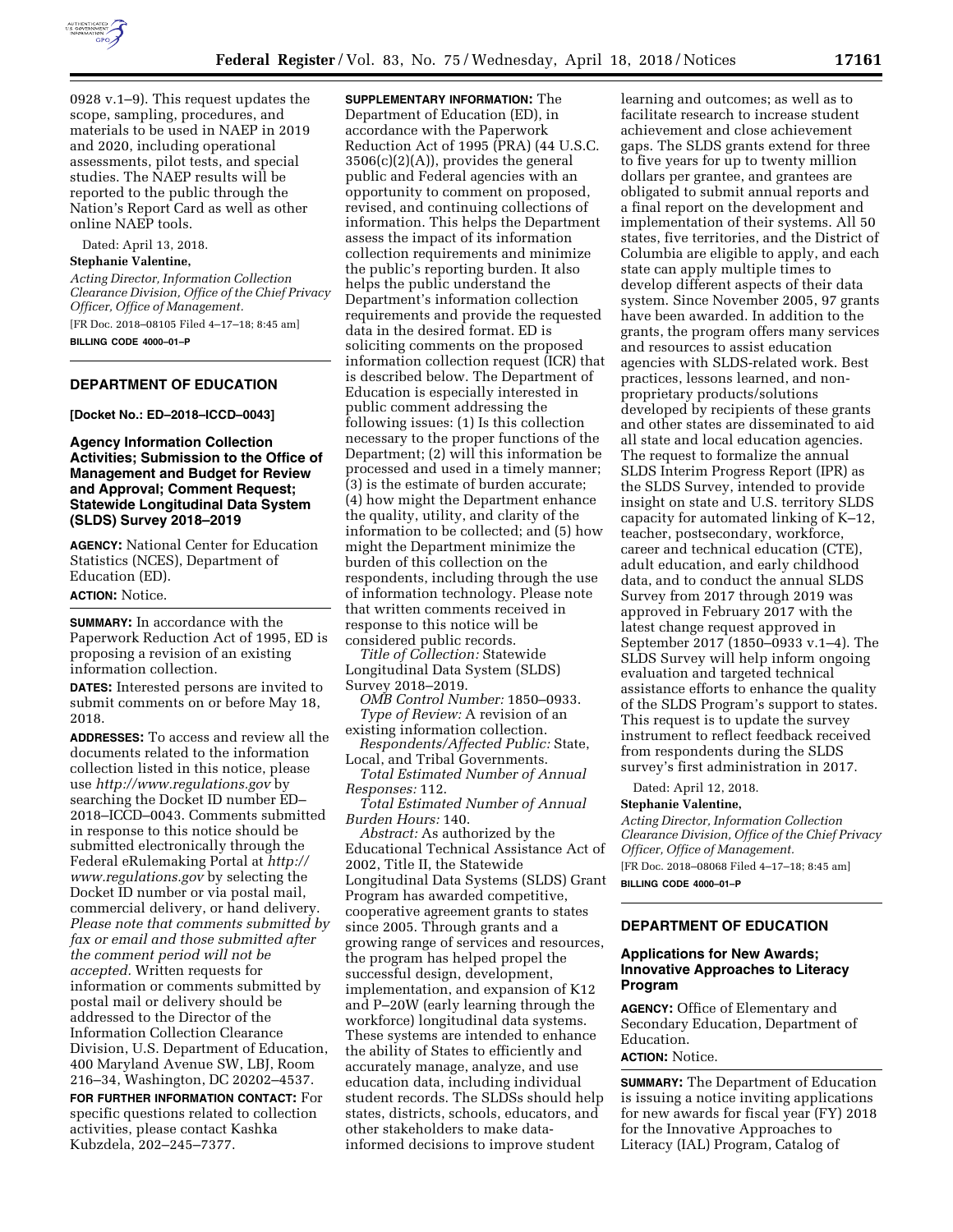Federal Domestic Assistance (CFDA) number 84.215G.

## **DATES:**

*Applications Available:* April 18, 2018.

*Deadline for Transmittal of Applications:* May 18, 2018. *Deadline for Intergovernmental* 

*Review:* July 17, 2018. **ADDRESSES:** For the addresses for

obtaining and submitting an application, please refer to our Common Instructions for Applicants to Department of Education Discretionary Grant Programs, published in the **Federal Register** on February 12, 2018 (83 FR 6003) and available at *[www.gpo.gov/fdsys/pkg/FR-2018-02-12/](http://www.gpo.gov/fdsys/pkg/FR-2018-02-12/pdf/2018-02558.pdf) [pdf/2018-02558.pdf.](http://www.gpo.gov/fdsys/pkg/FR-2018-02-12/pdf/2018-02558.pdf)* 

**FOR FURTHER INFORMATION CONTACT:** Beth Yeh, U.S. Department of Education, 400 Maryland Avenue SW, Room 3E230, Washington, DC 20202–6450. Telephone: (202) 205–5798. Email: *[beth.yeh@ed.gov.](mailto:beth.yeh@ed.gov)* 

If you use a telecommunications device for the deaf (TDD) or a text telephone (TTY), call the Federal Relay Service (FRS), toll free, at 1–800–877– 8339.

## **SUPPLEMENTARY INFORMATION:**

### **Full Text of Announcement**

#### **I. Funding Opportunity Description**

*Purpose of Program:* The IAL program supports high-quality programs designed to develop and improve literacy skills for children and students from birth through 12th grade in *highneed local educational agencies (highneed LEAs)* and schools. The U.S. Department of Education (Department) intends to promote innovative literacy programs that support the development of literacy skills in low-income communities, including programs that (1) develop and enhance effective school library programs, which may include providing professional development for school librarians, books, and up-to-date materials to highneed schools; (2) provide early literacy services, including pediatric literacy programs through which, during wellchild visits, medical providers trained in research-based methods of early language and literacy promotion provide developmentally appropriate books and recommendations to parents to encourage them to read aloud to their children starting in infancy; and (3) provide high-quality books on a regular basis to children and adolescents from low-income communities to increase reading motivation, performance, and frequency. The IAL program supports the implementation of high-quality

plans for childhood literacy activities and book distribution efforts that demonstrate a rationale.

In accordance with the Senate report accompanying the Consolidated Appropriations Act, 2018, S. Rep. No. 115–150, at 163 (2017), the Department will reserve no less than 50 percent of funds under the IAL program for grants to develop and enhance effective school library programs, which may include providing professional development to librarians in high-need schools or books and other up-to-date library materials to such schools. Further, the Department will ensure that grants are distributed among eligible entities that will serve geographically diverse areas, including rural areas.

*Priorities:* This notice contains one absolute priority and two competitive preference priorities. We are establishing the absolute priority for the FY 2018 grant competition and any subsequent year in which we make awards from the list of unfunded applications from this competition in accordance with section 437(d)(1) of the General Education Provisions Act (GEPA), 20 U.S.C. 1232(d)(1). Competitive preference priority 1 is from the Secretary's Final Supplemental Priorities and Definitions for Discretionary Grant Programs published in the **Federal Register** on March 2, 2018 (83 FR 9096) (FY 2018 Supplemental Priorities). Competitive preference priority 2 is from the notice of final priorities, requirement, and definitions for this program published in the **Federal Register** on June 17, 2014 (79 FR 34428) (IAL NFP).

*Absolute Priority:* This priority is an absolute priority. Under 34 CFR 75.105(c)(3), we consider only applications that meet this priority. This priority is:

*High-Quality Plan for Innovative Approaches to Literacy That Includes Book Distribution, Childhood Literacy Activities, or Both, and That, at a Minimum, Demonstrates a Rationale.* 

To meet this priority, applicants must submit a plan that *demonstrates a rationale,* including a rationale for the *project component* and a corresponding *logic model.* 

The applicant must submit a plan with the following information:

(a) A description of the proposed book distribution, childhood literacy activities, or both, that are designed to improve the literacy skills of children and students by one or more of the following—

(1) Promoting early literacy and preparing young children to read;

(2) Developing and improving students' reading ability;

(3) Motivating older children to read; and

(4) Teaching children and students to read.

(b) The age or grade spans of children and students from birth through 12th grade to be served.

(c) A detailed description of the key goals, the activities to be undertaken, the rationale for those activities, the timeline, the parties responsible for implementing the activities, and the credibility of the plan (as judged, in part, by the information submitted that *demonstrates a rationale*); and

(d)(1) A description of how the proposed project *demonstrates a rationale;* and

(2) The corresponding *logic model. Competitive Preference Priorities:* For FY 2018 and any subsequent year in which we make awards from the list of unfunded applications from this competition, these priorities are competitive preference priorities. Under 34 CFR 75.105(c)(2)(i), for competitive preference priority 1, we award an additional five points to an application that meets the priority. For competitive preference priority 2, we award an additional three points to an application that meets the priority, for a possible maximum total of eight competitive preference priority points.

These priorities are:

*Competitive Preference Priority 1— Promoting Science, Technology, Engineering, and Math (STEM) Education, with a Particular Focus on Computer Science.* 

To meet this priority, an applicant must propose a project designed to improve student achievement or other educational outcomes in one or more of the following areas: Science, technology, engineering, math, or *computer science.* The project must address one or more of the following priority areas:

(a) Utilizing technology for educational purposes in communities served by *rural local educational agencies* (rural LEAs) or other areas identified as lacking sufficient access to such tools and resources.

(b) Utilizing technology to provide access to *educational choice.* 

(c) Working with schools, municipal libraries, or other partners to provide new and accessible methods of accessing digital learning resources, such as by digitizing books or expanding access to such resources to a greater number of children or students.

(d) Making coursework, books, or other materials available as open educational resources or taking other steps so that such materials may be inexpensively and widely used.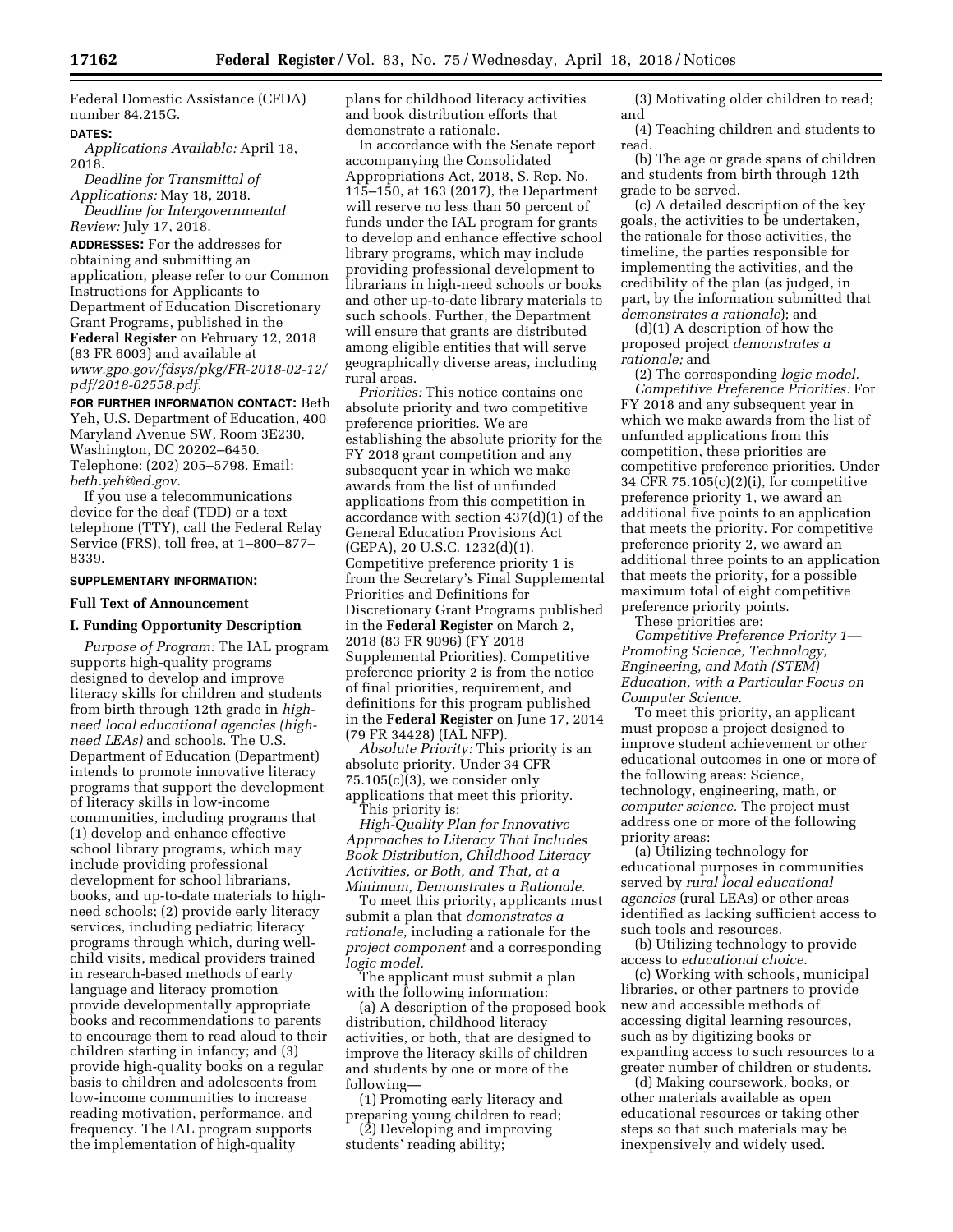*Competitive Preference Priority 2— Serving Rural LEAs.* 

To meet this priority, an applicant must propose a project designed to provide high-quality literacy programming, or distribute books, or both, to students served by a *rural LEA.* 

*Definitions:* The definitions listed below are from 34 CFR 77.1; the FY 2018 Supplemental Priorities; and the IAL NFP. These definitions apply to the FY 2018 grant competition and any subsequent year in which we make awards from the list of unfunded applications from this competition.

*Computer science* means the study of computers and algorithmic processes and includes the study of computing principles and theories, computational thinking, computer hardware, software design, coding, analytics, and computer applications. *Computer science* often includes computer programming or coding as a tool to create software including applications, games, websites, and tools to manage or manipulate data; or development and management of computer hardware and the other electronics related to sharing, securing, and using digital information.

In addition to coding, the expanding field of *computer science* emphasizes computational thinking and interdisciplinary problem-solving to equip students with the skills and abilities necessary to apply computation in our digital world.

*Computer science* does not include using a computer for everyday activities, such as browsing the internet; use of tools like word processing, spreadsheets or presentation software; or using computers in the study and exploration of unrelated subjects. (FY2018 Supplemental Priorities.)

*Demonstrates a rationale* means a key *project component* included in the project's *logic model* is informed by research or evaluation findings that suggest the *project component* is likely to improve *relevant outcomes.* (34 CFR 77.1.)

*Educational choice* means the opportunity for a child or student (or a family member on their behalf) to create a high-quality personalized path for learning that is consistent with applicable Federal, State, and local laws; is in an educational setting that best meets the child's or student's needs; and, where possible, incorporates evidence-based activities, strategies, and interventions.

Opportunities made available to a student through a grant program are those that supplement what is provided by a child's or student's geographically assigned school or the institution in which he or she is currently enrolled

and may include one or more of the options listed below:

(1) Public educational programs or courses including those offered by traditional public schools, public charter schools, public magnet schools, public online education providers, or other public education providers.

(2) Private or home-based educational programs or courses including those offered by private schools, private online providers, private tutoring providers, community or faith-based organizations, or other private education providers.

(3) Internships, apprenticeships, or other programs offering access to learning in the workplace.

(4) Part-time coursework or career preparation offered by a public or private provider in person or through the internet or another form of distance learning, that serves as a supplement to full-time enrollment at an educational institution, as a stand-alone program leading to a credential, or as a supplement to education received in a homeschool setting.

(5) Dual or concurrent enrollment programs or early college high schools (as defined in section 8101(15) and (17) of the Elementary and Secondary Education Act, as amended 1), or other programs that enable secondary school students to begin earning credit toward a postsecondary degree or credential prior to high school graduation. (2018 Supplemental Priorities.)

*High-need local educational agency (High-need LEA)* means—

(1) Except for LEAs referenced in paragraph (2), an LEA in which at least 20 percent 2 of the students aged 5–17 in the school attendance area of the LEA are from families with incomes below the poverty line, based on data from the U.S. Census Bureau's Small Area Income and Poverty Estimates for school districts for the most recent income year (Census list).

(2) For an LEA that is not included on the Census list, such as a charter school LEA, an LEA for which the State educational agency (SEA) determines, consistent with the manner described under section 1124(c) of the ESEA, as amended by the No Child Left Behind Act of 2001, in which the SEA determines an LEA's eligibility for Title I allocations, that 20 percent of the students aged 5–17 in the LEA are from

families with incomes below the poverty line. (IAL NFP.)

*Logic model* (also referred to as a theory of action) means a framework that identifies key *project components*  of the proposed project (*i.e.,* the active ''ingredients'' that are hypothesized to be critical to achieving the *relevant outcomes*) and describes the theoretical and operational relationships among the key *project components* and *relevant outcomes.* (34 CFR 77.1.)

*National not-for-profit (NNP) organization* means an agency, organization, or institution owned and operated by one or more corporations or associations whose net earnings do not benefit, and cannot lawfully benefit, any private shareholder or entity. In addition, it means, for the purposes of this program, an organization of national scope that is supported by staff or affiliates at the State and local levels, who may include volunteers, and that has a demonstrated history of effectively developing and implementing literacy activities. (IAL NFP.)

**Note:** A local affiliate of an *NNP*  organization does not meet the definition of *NNP organization.* Only a national agency, organization, or institution is eligible to apply as an *NNP organization.* 

*Project component* means an activity, strategy, intervention, process, product, practice, or policy included in a project. Evidence may pertain to an individual *project component* or to a combination of *project components* (*e.g.,* training teachers on instructional practices for English learners and follow-on coaching for these teachers). (34 CFR 77.1.)

*Relevant outcome* means the student outcome(s) or other outcome(s) the key *project component* is designed to improve, consistent with the specific goals of the program. (34 CFR 77.1.)

*Rural local educational agency (Rural LEA)* means an LEA that is eligible under the Small Rural School Achievement program (SRSA) or the Rural and Low-Income School (RLIS) program authorized under Title V, Part B of the ESEA. Eligible applicants may determine whether a particular district is eligible for these programs by referring to information on the Department's website at *[www2.ed.gov/](http://www2.ed.gov/nclb/freedom/local/reap.html)  [nclb/freedom/local/reap.html.](http://www2.ed.gov/nclb/freedom/local/reap.html)* (FY 2018 Supplemental Priorities.)

*Waiver of Proposed Rulemaking:*  Under the Administrative Procedure Act (5 U.S.C. 553) the Department generally offers interested parties the opportunity to comment on proposed priorities. Section 437(d)(1) of GEPA, however, allows the Secretary to exempt from rulemaking requirements, regulations governing the first grant competition

<sup>1</sup> In December 2015, Congress enacted the Every Student Succeeds Act (ESSA), which reauthorized the ESEA. Therefore, for purposes of this notice, unless otherwise indicated, all references to the ''ESEA'' are to the ''ESEA, as amended by the ESSA.''

<sup>2</sup>Section 2226(b)(1) of the ESEA changed this from 25 percent to 20 percent.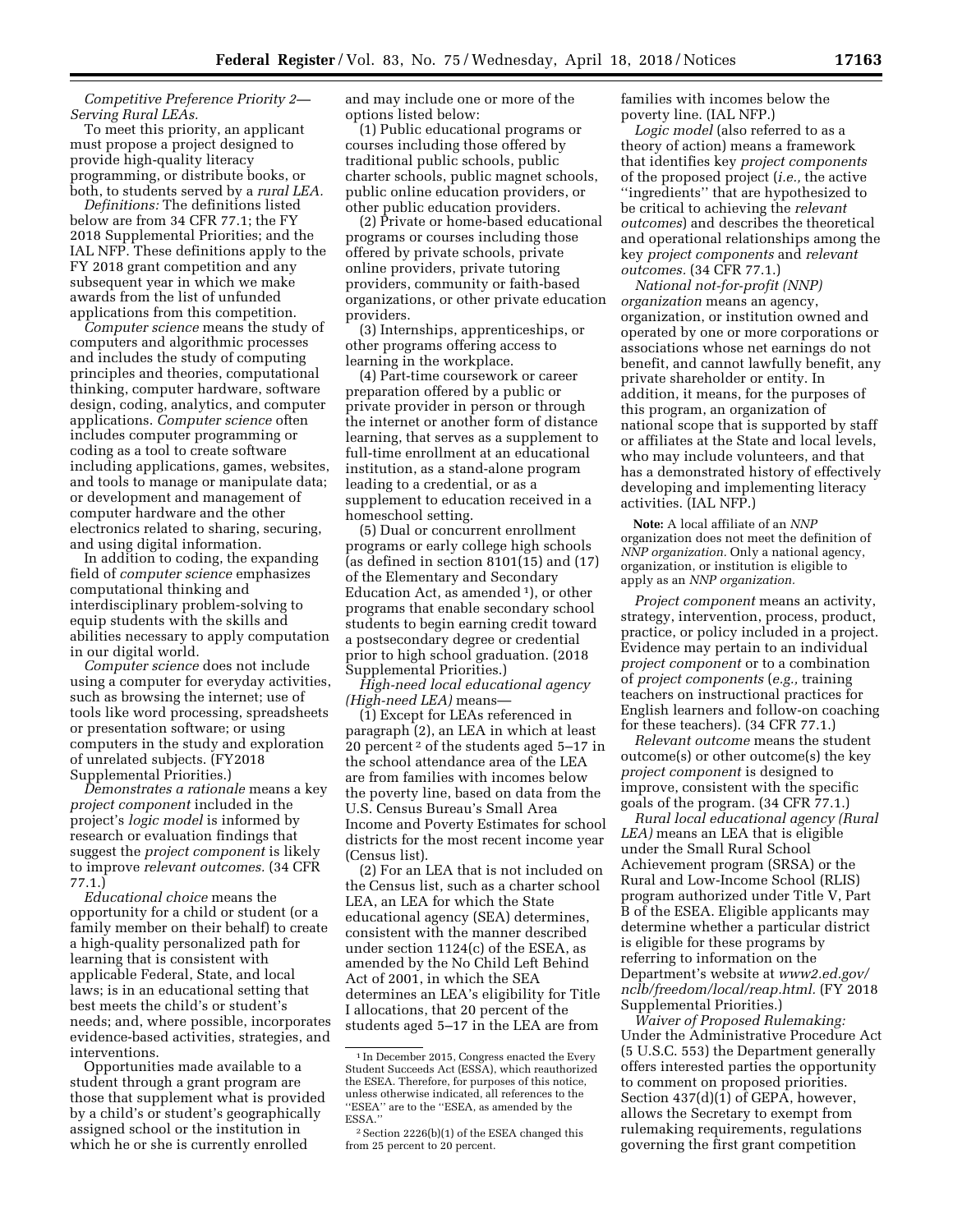under a new or substantially revised program authority. This is the first grant competition for this program under section 2226(b)(1) of the ESEA (20 U.S.C. 6646) and therefore qualifies for this exemption. In order to ensure timely grant awards, the Secretary has decided to forgo public comment on the absolute priority under section 437(d)(1) of GEPA. This priority will apply to the FY 2018 grant competition and any subsequent year in which we make awards from the list of unfunded applications from this competition.

**Program Authority:** Section 2226 of the ESEA (20 U.S.C. 6646).

*Applicable Regulations:* (a) The Education Department General Administrative Regulations in 34 CFR parts 75, 77, 79, 81, 82, 84, 86, 97, 98, and 99. (b) The Office of Management and Budget Guidelines to Agencies on Governmentwide Debarment and Suspension (Nonprocurement) in 2 CFR part 180, as adopted and amended as regulations of the Department in 2 CFR part 3485. (c) The Uniform Administrative Requirements, Cost Principles, and Audit Requirements for Federal Awards in 2 CFR part 200, as adopted and amended as regulations of the Department in 2 CFR part 3474. (d) The regulations in 34 CFR part 299. (e) The IAL NFP. (f) The FY 2018 Supplemental Priorities.

**Note:** The regulations in 34 CFR part 79 apply to all applicants except federally recognized Indian Tribes.

#### **II. Award Information**

*Type of Award:* Discretionary grants. *Estimated Available Funds:*  \$26,730,000.

IAL has received \$27,000,000 for new awards for this program for FY 2018, of which we intend to use an estimated \$26,730,000 for this competition.

Contingent upon the availability of funds and the quality of applications, we may make additional awards in subsequent years from the list of unfunded applications from this competition.

*Estimated Range of Awards to LEAs and Consortia of LEAs:* \$175,000 to \$750,000.

*Estimated Average Size of Awards to LEAs and Consortia of LEAs:* \$500,000.

*Estimated Number of Awards to LEAs and Consortia of LEAs:* 30.

*Estimated Range of Awards to NNP Organizations, Consortia of NNP Organizations, and Consortia of NNP Organizations and LEAs:* \$1,500,000 to \$5,000,000.

*Estimated Average Size of Awards to NNP Organizations, Consortia of NNP* 

*Organizations, and Consortia of NNP Organizations and LEAs:* \$3,000,000. *Estimated Number of Awards to NNP Organizations:* 2–6.

**Note:** The Department is not bound by any estimates in this notice.

*Project Period:* 36 months.

### **III. Eligibility Information**

1. *Eligible Applicants:* To be considered for an award under this competition, an applicant must:

(a) Be one of the following:

(1) A *high-need LEA;* 

(2) An *NNP organization* that serves children and students within the attendance boundaries of one or more *high-need LEAs;* 

(3) A consortium of *high-need LEAs;*  or

(4) The Bureau of Indian Education; and

(b) Coordinate with school libraries in developing project proposals.

2. *Cost Sharing or Matching:* This program does not require cost sharing or matching.

3. *Subgrantees:* A grantee under this competition may not award subgrants to entities to directly carry out project activities described in its application.

## **IV. Application and Submission Information**

1. *Application Submission Instructions:* For information on how to submit an application please refer to our Common Instructions for Applicants to Department of Education Discretionary Grant Programs, published in the **Federal Register** on February 12, 2018 (83 FR 6003) and available at *[www.gpo.gov/fdsys/pkg/FR-2018-02-12/](http://www.gpo.gov/fdsys/pkg/FR-2018-02-12/pdf/2018-02558.pdf) [pdf/2018-02558.pdf.](http://www.gpo.gov/fdsys/pkg/FR-2018-02-12/pdf/2018-02558.pdf)* 

2. *Submission of Proprietary Information:* Given the types of projects that may be proposed in applications for the IAL program, an application may include business information that the applicant considers proprietary. In 34 CFR 5.11, we define ''business information'' and describe the process we use in determining whether any of that information is proprietary and, thus, protected from disclosure under Exemption 4 of the Freedom of Information Act (5 U.S.C. 552, as amended).

Because we plan to make successful applications available to the public, you may wish to request confidentiality of business information.

Consistent with Executive Order 12600, please designate in your application any information that you believe is exempt from disclosure under Exemption 4. In the appropriate Appendix section of your application,

under ''Other Attachments Form,'' please list the page number or numbers on which we can find this information. For additional information please see 34 CFR 5.11(c).

3. *Intergovernmental Review:* This program is subject to Executive Order 12372 and the regulations in 34 CFR part 79. Information about Intergovernmental Review of Federal Programs under Executive Order 12372 is in the application package for this competition.

4. *Funding Restrictions:* We reference regulations outlining funding restrictions in the *Applicable Regulations* section of this notice.

5. *Recommended Page Limit:* The application narrative is where you, the applicant, address the selection criteria that reviewers use to evaluate your application. We recommend that you (1) limit the application narrative to no more than 25 pages and (2) use the following standards:

• A ''page'' is 8.5″ x 11″, on one side only, with 1″ margins at the top, bottom, and both sides.

• Double space (no more than three lines per vertical inch) all text in the application narrative.

• Use a font that is either 12 point or larger or no smaller than 10 pitch (characters per inch).

• Use one of the following fonts: Times New Roman, Courier, Courier New, or Arial.

The recommended page limit does not apply to the cover sheet; the budget section, including the narrative budget justification; the assurances and certifications; the one-page abstract, resumes, bibliography, *logic model,* or letters of support. However, the recommended page limit does apply to all of the application narrative section.

**Note:** The applicant should include, as an attachment, the *logic model* used to address paragraph (d)(2) of the absolute priority.

## **V. Application Review Information**

1. *Selection Criteria:* The selection criteria for this competition are from 34 CFR 75.210. The maximum score for all selection criteria is 100. The maximum possible score for each selection criterion is indicated in parentheses. The selection criteria for this competition are as follows:

(a) *Need for project* (up to 10 points). The Secretary considers the need for the proposed project. In determining the need for the proposed project, the Secretary considers the extent to which specific gaps or weaknesses in services, infrastructure, or opportunities have been identified and will be addressed by the proposed project, including the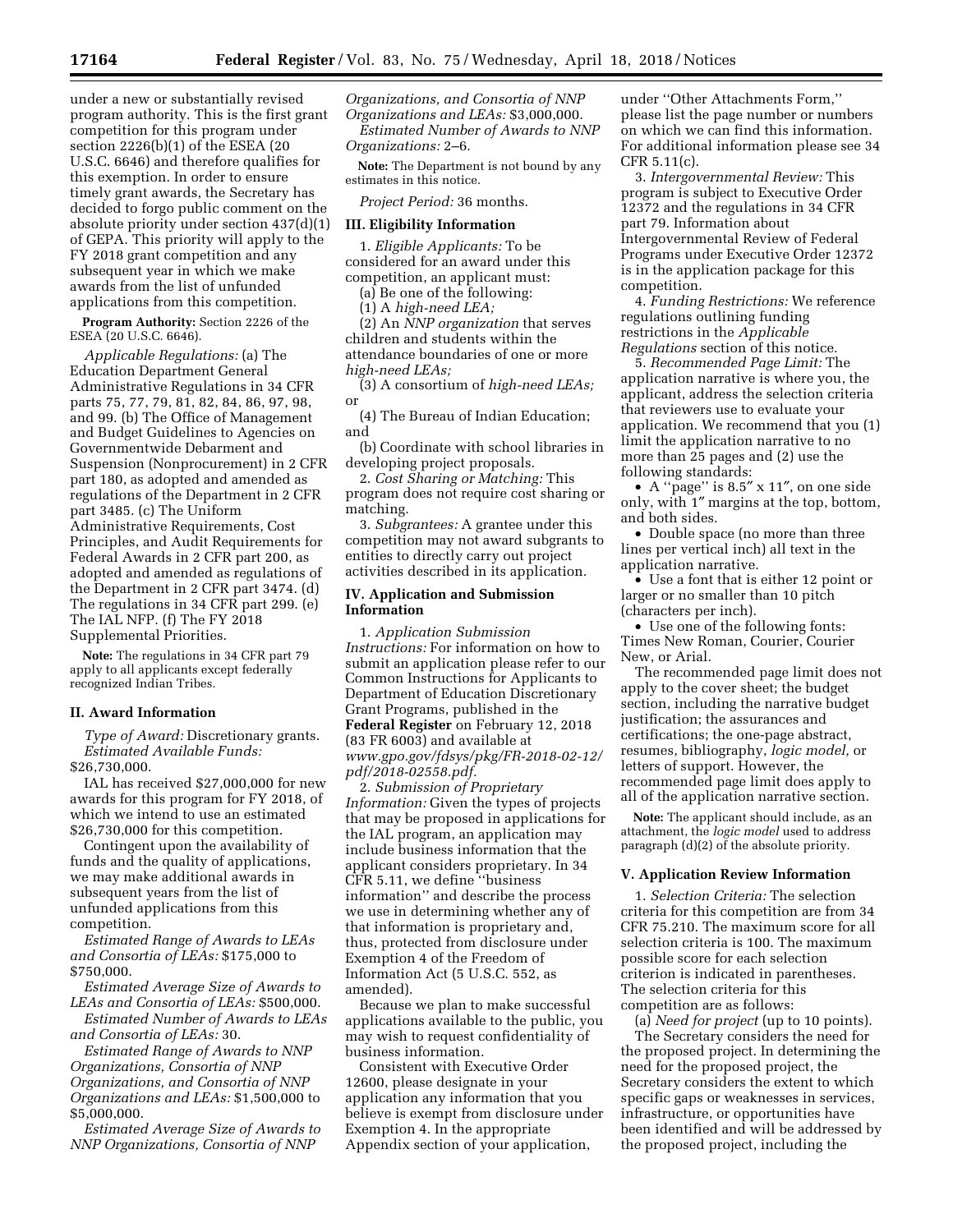nature and magnitude of those gaps or weaknesses.

(b) *Significance* (up to 10 points). The Secretary considers the significance of the proposed project. In determining the significance of the

proposed project, the Secretary considers the extent to which the proposed project is likely to build local capacity to provide, improve, or expand services that address the needs of the target population.

(c) *Quality of the project design* (up to 20 points).

The Secretary considers the quality of the design of the proposed project. In determining the quality of the design of the proposed project, the Secretary considers the following factors:

(1) The extent to which the goals, objectives, and outcomes to be achieved by the proposed project are clearly specified and measurable. (5 points)

(2) The extent to which the proposed project will establish linkages with other appropriate agencies and organizations providing services to the target population. (5 points)

(3) The extent to which the proposed project is part of a comprehensive effort to improve teaching and learning and support rigorous academic standards for students. (5 points)

(4) The extent to which the proposed project *demonstrates a rationale.* (5 points)

(d) *Quality of project services* (up to 25 points).

The Secretary considers the quality of the services to be provided by the proposed project. In determining the quality of the services to be provided by the proposed project, the Secretary considers:

(1) The quality and sufficiency of strategies for ensuring equal access and treatment for eligible project participants who are members of groups that have traditionally been underrepresented based on race, color, national origin, gender, age, or disability. (10 points)

(2) The extent to which the services to be provided by the proposed project are appropriate to the needs of the intended recipients or beneficiaries of those services. (10 points)

(3) The extent to which the training or professional development services to be provided by the proposed project are of sufficient quality, intensity, and duration to lead to improvements in practice among the recipients of those services. (5 points)

(e) *Adequacy of resources* (up to 10 points).

The Secretary considers the adequacy of resources for the proposed project. In determining the adequacy of resources

for the proposed project, the Secretary considers the extent to which the costs are reasonable in relation to the number of persons to be served and to the anticipated results and benefits.

(f) *Quality of the management plan*  (up to 20 points).

The Secretary considers the quality of the management plan for the proposed project. In determining the quality of the management plan for the proposed project, the Secretary considers:

(1) The adequacy of the management plan to achieve the objectives of the proposed project on time and within budget, including clearly defined responsibilities, timelines, and milestones for accomplishing project tasks. (10 points)

(2) The extent to which the time commitments of the project director and principal investigator and other key project personnel are appropriate and adequate to meet the objectives of the proposed project. (10 points)

(g) *Quality of the project evaluation*  (up to 5 points).

The Secretary considers the quality of the evaluation to be conducted of the proposed project. In determining the quality of the evaluation, the Secretary considers the extent to which the methods of evaluation are thorough, feasible, and appropriate to the goals, objectives, and outcomes of the proposed project.

2. *Review and Selection Process:* We remind potential applicants that in reviewing applications in any discretionary grant competition, the Secretary may consider, under 34 CFR 75.217(d)(3), the past performance of the applicant in carrying out a previous award, such as the applicant's use of funds, achievement of project objectives, and compliance with grant conditions. The Secretary may also consider whether the applicant failed to submit a timely performance report or submitted a report of unacceptable quality.

In addition, in making a competitive grant award, the Secretary requires various assurances including those applicable to Federal civil rights laws that prohibit discrimination in programs or activities receiving Federal financial assistance from the Department (34 CFR 100.4, 104.5, 106.4, 108.8, and 110.23).

3. *Risk Assessment and Specific Conditions:* Consistent with 2 CFR 200.205, before awarding grants under this program the Department conducts a review of the risks posed by applicants. Under 2 CFR 3474.10, the Secretary may impose specific conditions and, in appropriate circumstances, high-risk conditions on a grant if the applicant or grantee is not financially stable; has a

history of unsatisfactory performance; has a financial or other management system that does not meet the standards in 2 CFR part 200, subpart D; has not fulfilled the conditions of a prior grant; or is otherwise not responsible.

4. *Integrity and Performance System:*  If you are selected under this competition to receive an award that over the course of the project period may exceed the simplified acquisition threshold (currently \$150,000), under 2 CFR 200.205(a)(2) we must make a judgment about your integrity, business ethics, and record of performance under Federal awards—that is, the risk posed by you as an applicant—before we make an award. In doing so, we must consider any information about you that is in the integrity and performance system (currently referred to as the Federal Awardee Performance and Integrity Information System (FAPIIS)), accessible through the System for Award Management. You may review and comment on any information about yourself that a Federal agency previously entered and that is currently in FAPIIS.

Please note that, if the total value of your currently active grants, cooperative agreements, and procurement contracts from the Federal Government exceeds \$10,000,000, the reporting requirements in 2 CFR part 200, Appendix XII, require you to report certain integrity information to FAPIIS semiannually. Please review the requirements in 2 CFR part 200, Appendix XII, if this grant plus all the other Federal funds you receive exceed \$10,000,000.

### **VI. Award Administration Information**

1. *Award Notices:* If your application is successful, we notify your U.S. Representative and U.S. Senators and send you a Grant Award Notification (GAN); or we may send you an email containing a link to access an electronic version of your GAN. We may notify you informally, also.

If your application is not evaluated or not selected for funding, we notify you.

2. *Administrative and National Policy Requirements:* We identify administrative and national policy requirements in the application package and reference these and other requirements in the *Applicable Regulations* section of this notice.

We reference the regulations outlining the terms and conditions of an award in the *Applicable Regulations* section of this notice and include these and other specific conditions in the GAN. The GAN also incorporates your approved application as part of your binding commitments under the grant.